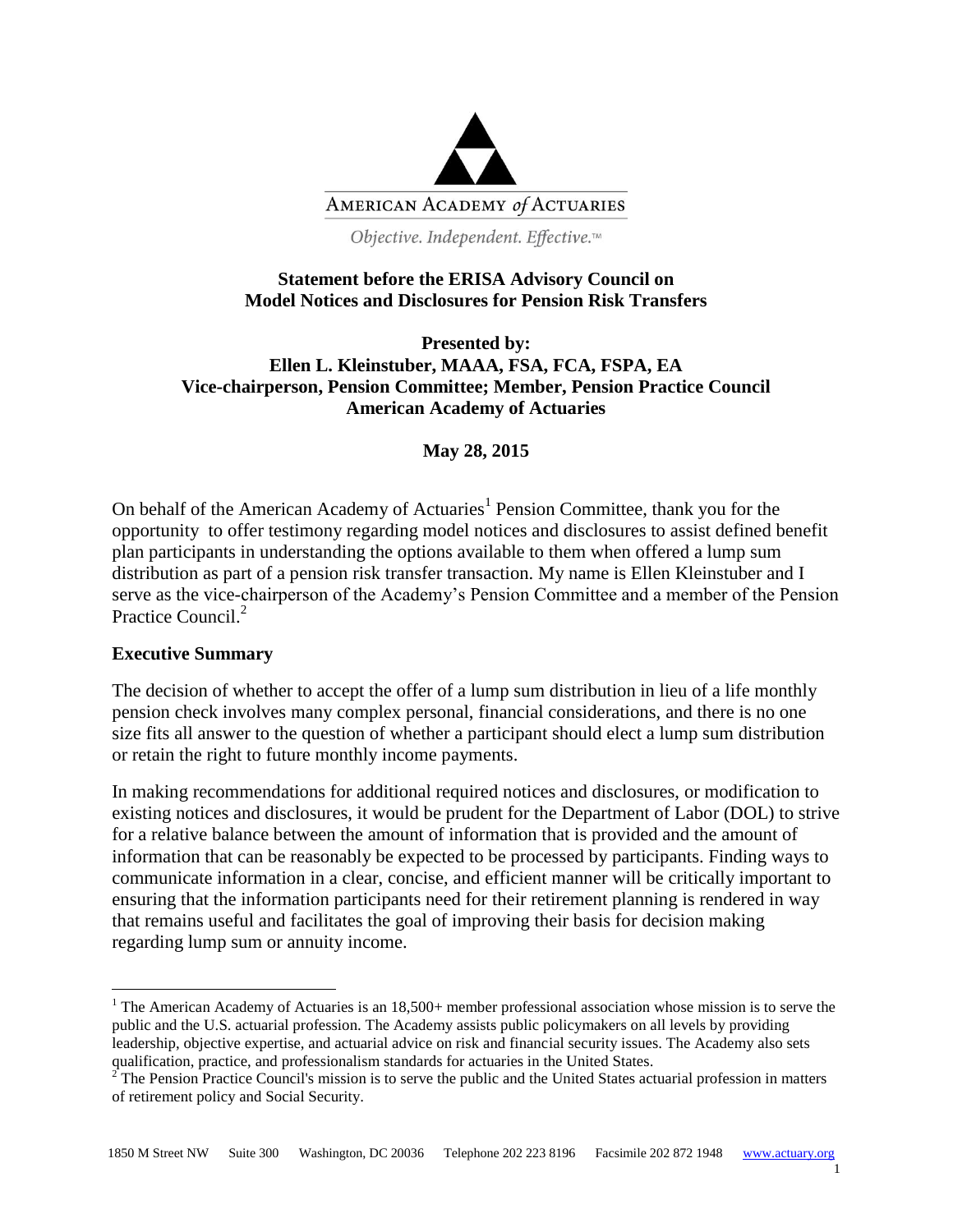When disclosures are required, it is helpful to plan fiduciaries to have access to model notices and sample language that can be used to fulfill the disclosure requirements that afford safe harbor protection with their appropriate use. Many participants will also value the objective, independent perspective that comes from using language developed by regulatory agencies rather than plan sponsors.

The American Academy of Actuaries offers the following recommendations for consideration as the ERISA Advisory Council considers what useful information participants need in order to reasonably make an informed decision regarding their choice between taking a lump sum distribution or opting for a monthly annuity payment:

- Develop consumer information material to be made available on the DOL website, or another appropriate government or government-sponsored web portal, to provide objective information to plan participants being offered a lump sum distribution, either through a pension risk transfer transaction (i.e., lump sum window) or in the course of regular plan administration. Specific suggestions are detailed in the *Recommendations* section of our remarks.
- Consider additional mandatory disclosures to be made by plan providers to assist plan participants in evaluating a lump sum offer. Such disclosures should strike a balance between sufficiency and completeness with efficiency and brevity.
- Review the current relative value disclosure requirements to ensure they are adequately addressing the needs of today's plan participants.

Regulatory agencies such as the DOL, Pension Benefit Guaranty Corporation (PBGC) and the Internal Revenue Service (IRS) can support improved outcomes for plan participants by providing easily accessible consumer information combined with safe harbor notices and disclosure language that provide protection for plan fiduciaries and objective guidance to plan participants.

## **Background**

The transferring of risk from defined benefit pension plans (often called "de-risking") has become a matter of much scrutiny over the last few years. Currently, the Pension Committee is developing an Issue Brief that examines these transactions and looks at the perspectives of the various constituents affected by them—plan participants (and other employees of the plan sponsor), plan sponsors and company owners/shareholders, regulators, and plan fiduciaries. Portions of this forthcoming paper form the basis of my testimony today, along with observations based on my own experience as a consulting pension actuary who assists plan sponsors with the design and implementation of these risk transfer transactions.

The decision of whether to accept the offer of a lump sum distribution in lieu of lifetime monthly pension checks is extremely complex. Many factors influence the analysis of which option might ultimately be in the best interest of a given participant. There is no one-size-fits-all answer to the question of whether a participant should elect a lump sum distribution or retain the right to future monthly income payments. What is the right decision for one participant might be an ill-suited decision for another.

 $\mathcal{L}$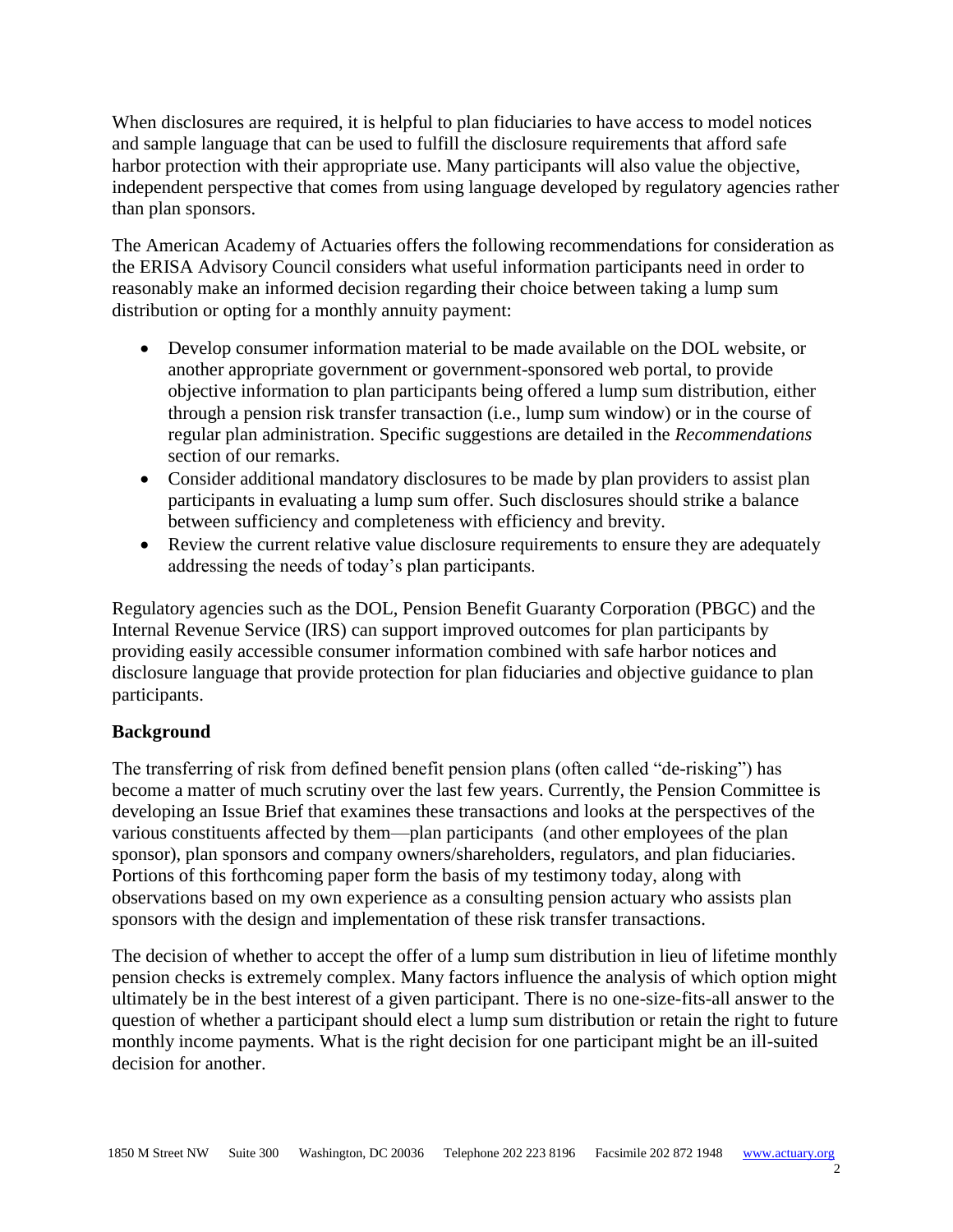As noted in the Government Accountability Office's (GAO) January 2015 report *Participants Need Better Information When Offered Lump Sums That Replace Their Lifetime Benefits* ("2015 GAO report"), participants need to have sufficient information to make an informed decision, and those interviewed by GAO reported that having "more information would have helped them assess whether or not to accept the lump sum." This raises two important questions:

- How much information is enough?
- Is there such as thing as too much information?

In making recommendations for additional required notices and disclosures, or modifications to existing notices and disclosures, it would be prudent for DOL to strive for a balance between the amount of information that is provided and the amount of information that can be reasonably processed by participants.<sup>3</sup> Finding ways to communicate the information in a clear, concise, and efficient manner to suit participants needs will be critically important to ensuring that the information can remain useful and facilitate the goal of improving participant understanding in their decision making regarding lump sum or annuity income. Certainly, some information provided within the participant election package should be detailed and personalized to the participant and plan. However, other information could appropriately be covered in less detail and in broader terms. One approach would be to provide high-level information within the direct participant communication, supported by easy-to-access, detailed supplemental information that participants can refer to as needed to support their individual decision making.

## **Perspectives of Plan Fiduciaries**

 $\overline{a}$ 

Many of the issues involved for a plan participant in evaluating a pension risk transfer lump sum offer are complex and create challenges for the plan administrator to craft language that the participant can readily grasp while conveying a sufficient level of detail so that key issues are given the attention necessary to convey their importance. This is magnified further when a lump sum offering is made to a retiree who is already receiving a monthly pension payment, and may (due to declining cognitive abilities) be unable to understand the ramifications or may be relying on the advice of caregivers who may not have the participant's best interest at heart. Plan fiduciaries are responsible for ensuring all participant disclosures are complete, adequate, and fairly represent the plan provisions and other key factors. Many fiduciaries use professional financial advisors to craft these disclosures to reduce the risk of miscommunication.

As noted in the 2013 paper *Risky Business: Living Longer without Income for Life<sup>4</sup>* produced by the Academy's Lifetime Income Risk Joint Task Force (representing the perspective of both pension and life insurance actuaries):

*Although employers are often optimally situated to make retirement planning information and advice available to their employees, not all are willing or able to do so. One possible reason for this is a concern that it could lead to the employer's liability should advice* 

<sup>&</sup>lt;sup>3</sup> Many studies have been done on the subject of "information overload," which occurs when decision-makers are provided with more information than they have the cognitive ability to process. Information overload can lead to a reduction in the quality of decision-making. [For example, see Keller, Kevin Lane, and Richard Staelin. "Effects of Quality and Quantity of Information on Decision Effectiveness." *Journal of Consumer Research* (1987): 200.] <sup>4</sup> [http://www.actuary.org/files/Risky-Business\\_Discussion-Paper\\_June\\_2013.pdf.](http://www.actuary.org/files/Risky-Business_Discussion-Paper_June_2013.pdf)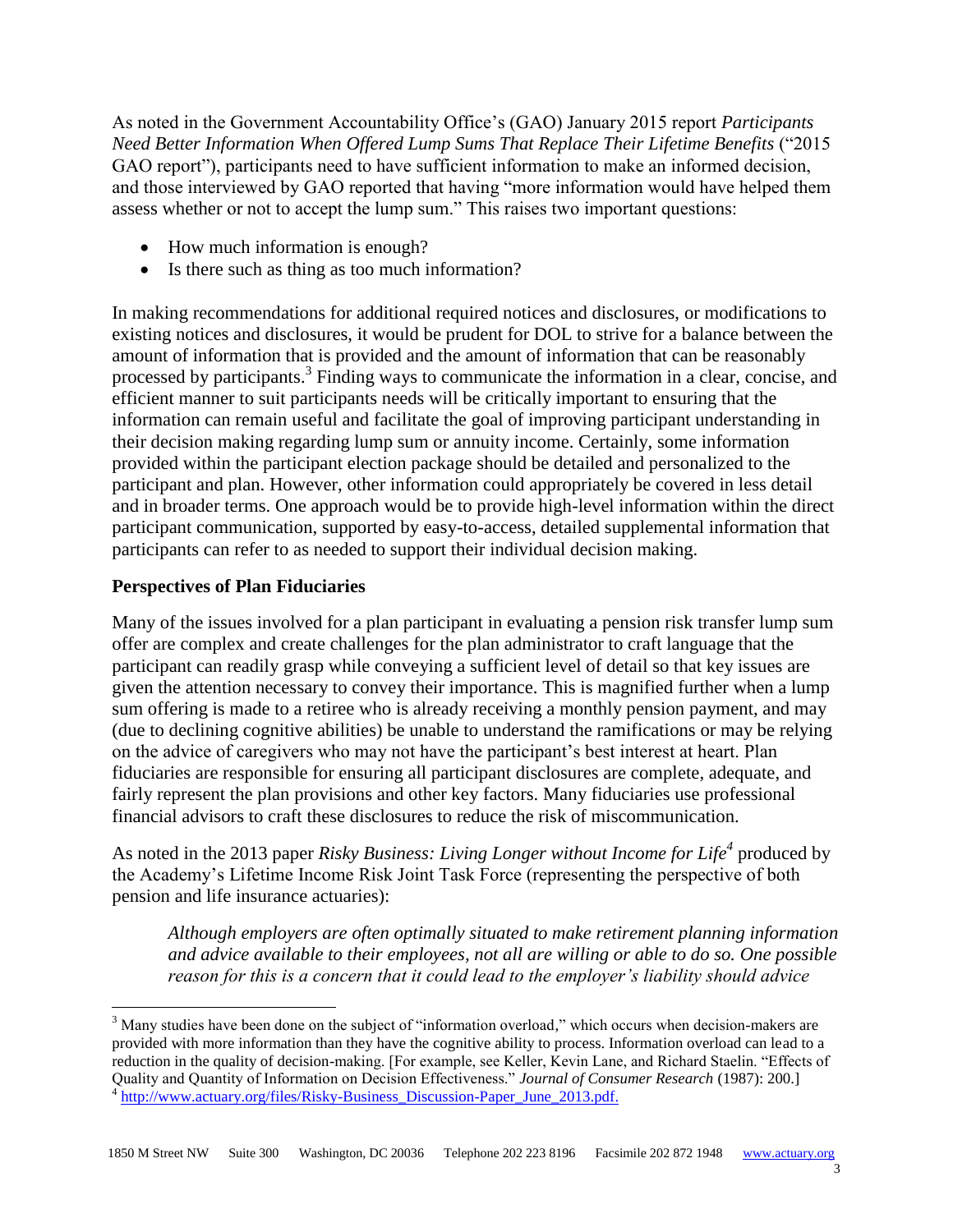*received by an employee through such an effort later be claimed to have harmed an individual's financial position. Thus, employer-based education will require some action to appropriately protect employers from liability under ERISA fiduciary requirements. Small employers in particular would probably benefit from cost-saving, standardized approaches, perhaps supported and coordinated by the DOL.*

When disclosures are required, it is helpful to plan fiduciaries to have access to model notices and sample language that can be used to fulfill the disclosure requirements. To the extent DOL deems it appropriate, offering safe harbor protection to fiduciaries who use model notices and language would encourage them to include this information in their communications to participants regarding these offerings. Participants should also value the objective perspective that comes from using language developed by regulatory agencies rather than the plan sponsor (should they fear they might not act in the best interest of plan participants in developing their own disclosure language).

#### **Commentary on the 2015 GAO Report Findings**

The 2015 GAO report identified eight questions or key factors that participants need to know in order to make an informed decision. Generally, we concur with the list of items identified in the 2015 GAO report. The GAO's list of course raises questions regarding the best means by which to communicate this information and the most appropriate and efficient source of the information. We consider each of the eight key questions (including sub-questions) from the GAO report below in this context.

#### **1. What benefit options are available?**

The 2015 GAO report found that generally the benefit election packages they reviewed disclosed the amount of the normal retirement annuity in addition to the lump sum and the currently available immediate annuity options. We believe that providing the amount of the accrued benefit payable at the normal retirement date is important to the decisionmaking process, and should be included in all benefit election packages in a manner that allows the participant to easily identify and compare to the currently available annuity options. This could be an additional mandated disclosure item that shouldn't create any undue burden on plan administrators to provide.

Additionally we support requiring a description of the key benefit provisions that could apply in the future and would affect the participant's evaluation of the lump sum offer, including the availability of any subsidized early retirement benefits or optional payment forms and when they would become available. It has been my personal observation that many plan administrators choose to provide this information in descriptive terms, rather than through numeric illustrations. Where numeric illustrations are utilized, they are often not customized to the individual participant but rather illustrate a representative sample participant. Often, the main consideration is the cost and complexity involved in developing an individualized illustration for each participant, particularly in plans with multiple early retirement provisions that apply to various groups of legacy participants.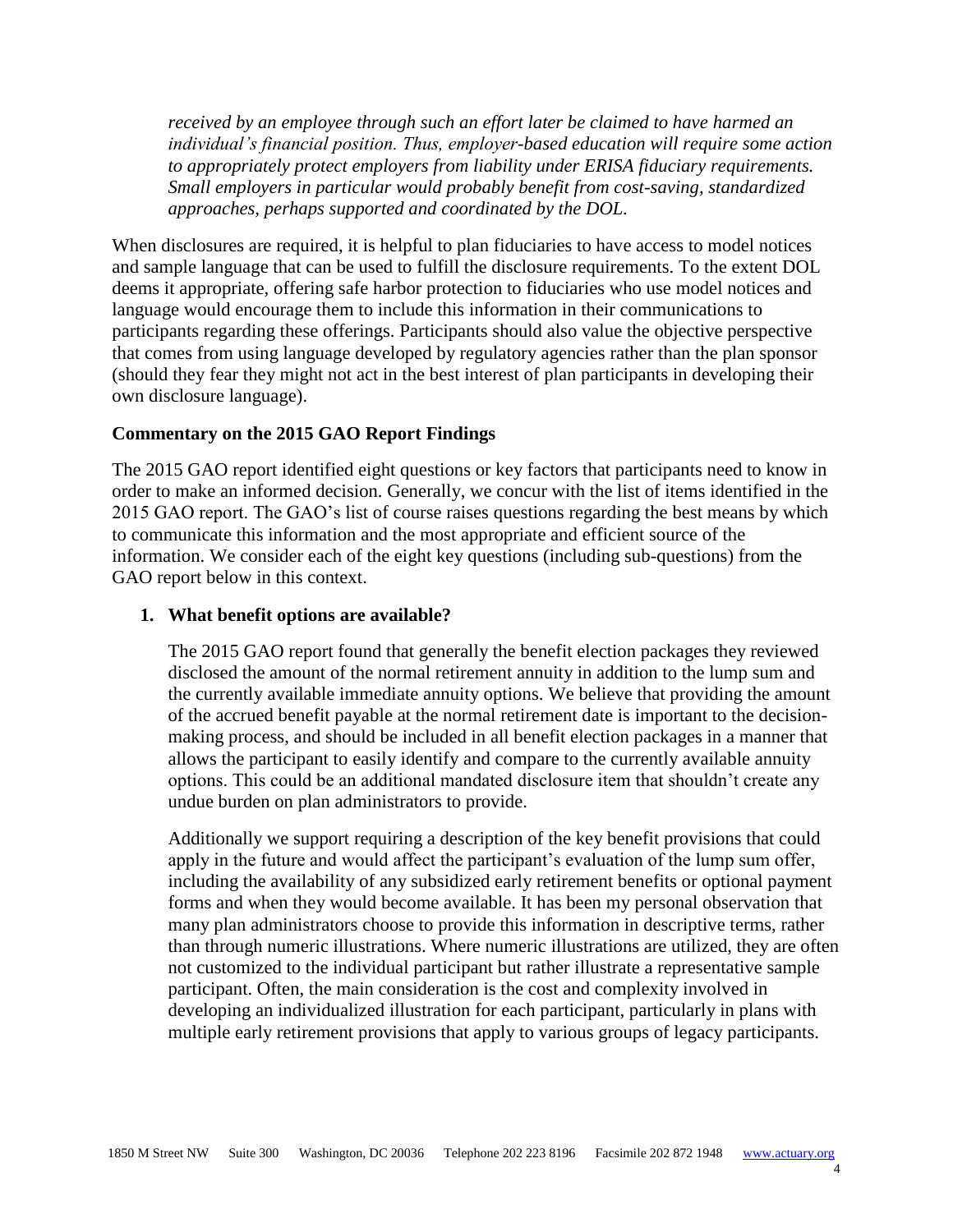These disclosures are necessarily provided by the plan administrator. Guidance on minimum standards that DOL identifies as prudent to ensure participants' understanding could be helpful to plan fiduciaries in developing the disclosures.

#### **2. How was the lump sum calculated?**

Currently, some plan fiduciaries choose to describe the rates used (e.g., required threesegment interest rates for Month, Year, as published by the Internal Revenue Service) rather than stating the actual rates. Requiring a statement of the actual interest rates and mortality table used would improve participant understanding with little additional cost to the plan. To the extent not already disclosed, indicating the annuity amount and assumed form of payment and commencement date upon which the lump sum was calculated could also improve understanding without adding significant administrative cost or complexity.

Providing an illustration of how the interest and mortality rates combine to compute the actual lump sum amount might be instructional to some participants, but we believe the complexity could outweigh the incremental value by unnecessarily creating participant confusion. Rather than requiring this illustration be provided by the plan fiduciaries, it might be helpful for DOL to develop consumer information material that explains how the Pension Protection Act (PPA) three-segment interest rates and applicable mortality rates work in determining the lump sum. Plan fiduciaries could incorporate this material into their benefit election communications, or could direct participants to the relevant DOL website (or other "dol.gov" website) for further information.

We agree with the GAO finding that plan participants would gain from an understanding of whether additional plan benefits were included in their lump sum calculation, and believe this information would be best provided through a descriptive disclosure within the benefit election package provided to participants. Providing a list of the types of planspecific features DOL believes are important to facilitate participants' understanding would support fiduciaries in improving the quality of the disclosures provided.

#### **3. What is the relative value of the lump sum versus the monthly annuity?**

Periodic monitoring of laws and regulations is prudent to ensure they remain current and reflect current market trends. We agree that this applies with respect to relative value disclosures, which were initially implemented to ensure that participants are given the means to evaluate the economic value of optional forms of benefit payments—especially a lump sum distribution—at the time of the election. If examples of how these disclosures are working in practice do not appear to provide participants with the information they are intended to provide, revisions might be necessary to achieve the desired objective.

GAO's second sub-question, regarding the cost to replicate a plan's annuity income through an individual retail annuity contract, raises concern about how plan administrators could obtain this information to include in participant disclosures. Pricing of individual annuity contracts takes into consideration factors that are beyond the means of pension plan fiduciaries to evaluate. Therefore, information to estimate the income that could be purchased with the offered lump sum distribution must be assessed outside the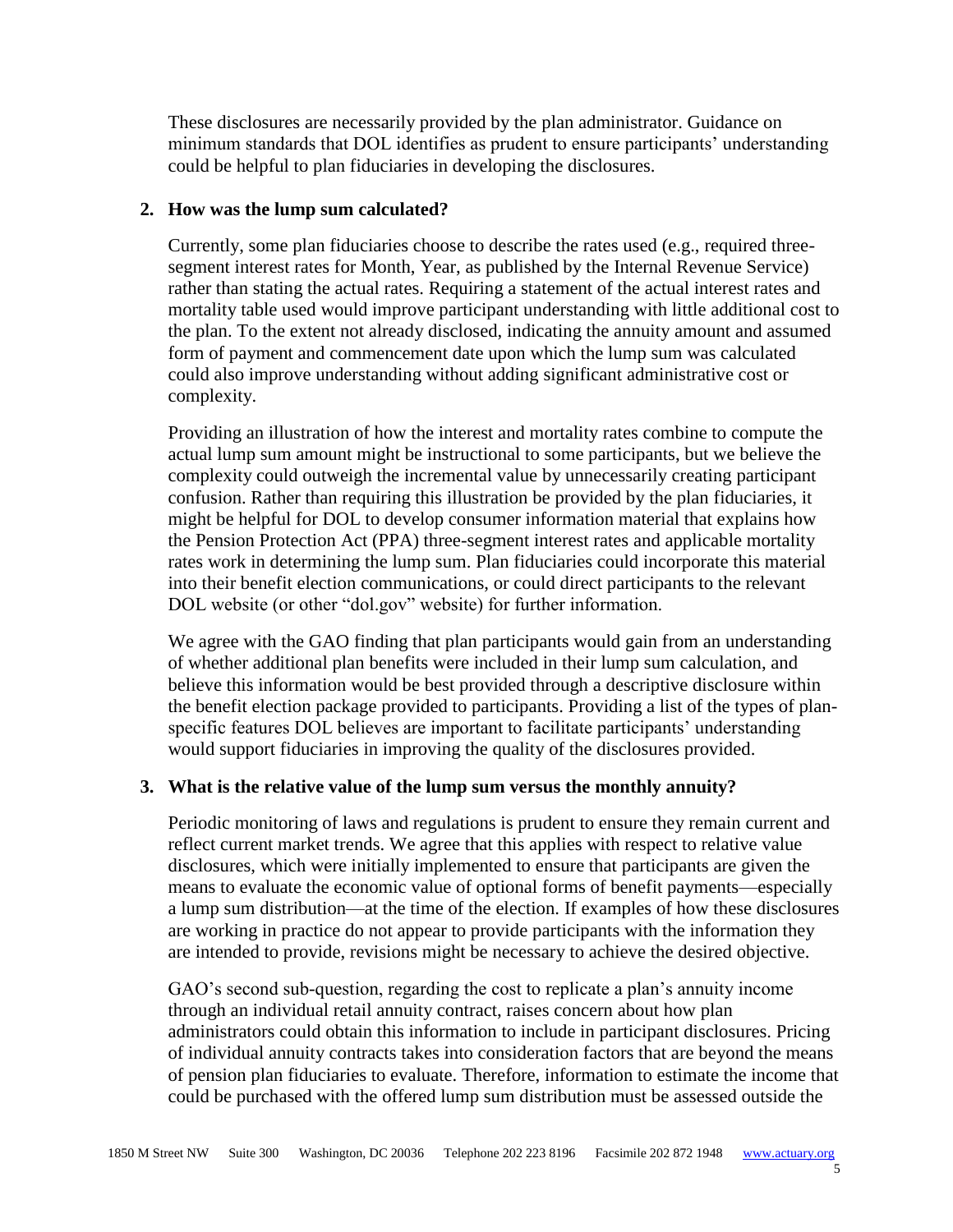plan's communication material. This is another example of consumer information that DOL could develop and make available through a public website. Alternatively, if DOL identifies other appropriate sources where this information is available, a link could be provided from a lump sum consumer information website hosted by DOL.<sup>5</sup>

## **4. What are the potential positive and negative ramifications of accepting the lump sum?**

Explanation of what happens with beneficiary protections and any inflation-adjustment taken into account in either the lump sum or the available annuity options would be appropriate disclosures to include in the description of key plan provisions provided by plan fiduciaries. To the extent this information is and has been available in a Summary Plan Description (SPD) that has been provided to participants in a timely manner, fiduciaries may have historically relied on the SPD for providing these disclosures (whether or not they explicitly state so or refer the participant to the SPD for additional information). We encourage DOL to evaluate whether language already crafted and provided through a plan's SPD must be repeated or summarized separately in a benefit election notice, or whether it is acceptable to refer participants to the SPD for additional information on those topics. We believe allowing such a cross-reference to other plan communications is helpful in reducing the volume of information provided to participants while still offering easy access to those participants to whom it could be helpful in making an informed decision.

The effect of inflation, investment risk and longevity risk falls into a category of "known unknowns" that participants face in managing their retirement assets. These types of disclosures are better suited to a standardized notice that could be provided to plan participants. Plan administrators will value the fiduciary protection from unintentional omission, misstatement or misrepresentation that could be offered by requiring inclusion of a generic notice. Other issues discussed in the GAO report that could be appropriate for inclusion in a standardized notice (in addition to those addressed previously) include:

- Impact of changes in interest rates over time (not only between the look-back month and date of distribution, but after the distribution date);
- Impact of plan funding levels and how benefit restrictions can change participant options in the future (e.g., if benefit restrictions apply at a future election date);
- Personal factors to consider, such as health, marital status, other retirement savings and access to guaranteed monthly retirement income, comfort level with investing a (potentially) large sum of money, and managing the drawdown of retirement assets; and
- Options for managing the drawdown period after retirement.

 $\overline{a}$ 

<sup>&</sup>lt;sup>5</sup> For the purposes of an example only, such a website that is currently available is  $\frac{www.immediateannuities.com,}{www.immediateannuities.com,}$ which allows an individual to enter basic pricing variables (gender, current age, deferral period) and the desired investment (e.g., lump sum amount) and obtain estimates of various annuity options available through retail products.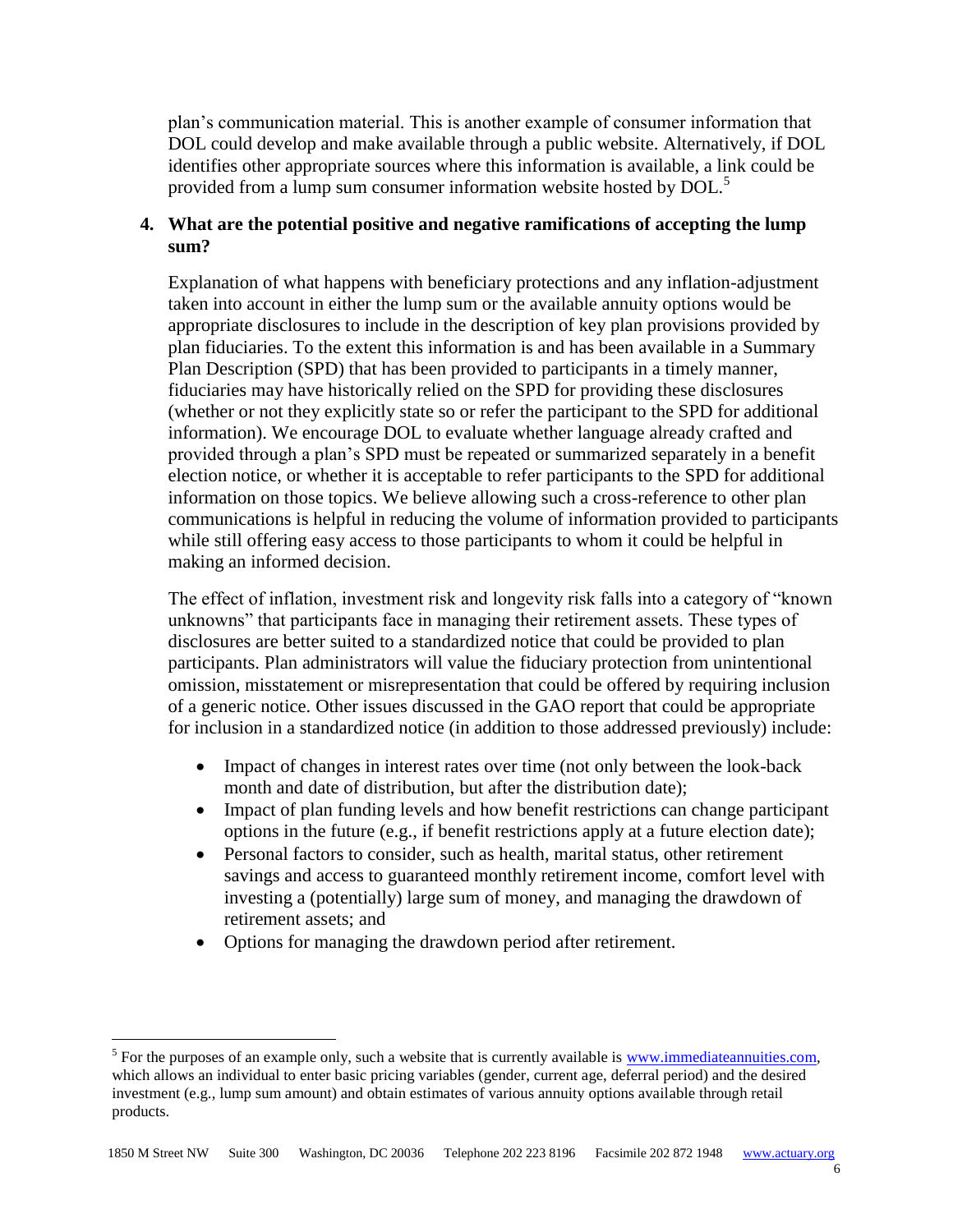GAO's conclusion that adequate disclosures combined with financial literacy could improve participants' outcomes is consistent with those contained in the *Risky Business: Living Longer without Income for Life* paper*:*

*Increased education at the time of distribution about the value of lifetime income could lead to a better-informed decision and a general change in behavior by employees at the time of retirement in favor of securing lifetime income. Creation of safe harbors for ERISA fiduciaries could facilitate actions that are advantageous to plan participants…* 

*Standardized communication requirements, model disclosures and educational materials would provide uniform information, simplify administration, reduce fiduciary risk for plan sponsors, and enhance participant understanding…*

*In designing standardized communications and model documents, input from retirement security practitioners is critical to making these tools effective and understandable.*

## **5. What are the tax implications of accepting a lump sum?**

The IRS issued a standardized notice for plan administrators to use to comply with the disclosure requirements of Internal Revenue Code (IRC) Section 402(f). As a result, the GAO study found that all of the election packages they reviewed met their standards for providing adequate information on the tax implications of a lump sum distribution. This would support the notion that standardized notices can be an extremely effective means of ensuring participants can make informed decisions and support for our recommendations that additional disclosures come in the form of fiduciary safe-harbor notices to be included with benefit election packages when a lump sum is offered.

## **6. What is the role of the PBGC and what level of protection does PBGC provide on each benefit option?**

The DOL has developed standardized language for plan administrators to include in a plan's SPD that discusses the role of the PBGC and its pension insurance program. DOL might consider requiring these disclosures be repeated in benefit election notices where a lump sum distribution option is provided, or alternatively require that the notice refer the participant to the SPD for this information. A link to the PBGC website could also be required. We believe that such disclosures would add little additional cost and complexity and could improve participants' understanding about the role of the PBGC.

In order to have a complete understanding of the benefit guarantees and security of their benefits, participants might also be informed that PBGC coverage would be eliminated in the future as the result of an annuity purchase, and that different coverage through state guaranty associations would replace the PBGC insurance at that time.<sup>6</sup> State guaranty association coverage acts as a "backstop" in the event of insurer insolvency in much the

 $\overline{a}$ 

.<br>7

<sup>&</sup>lt;sup>6</sup> DOL has issued guidelines for plan fiduciaries to assist in evaluating annuity providers to ensure that the selected insurer is financially secure and offers a high level of benefit security to plan participants (DOL Interpretive Bulletin 95-1).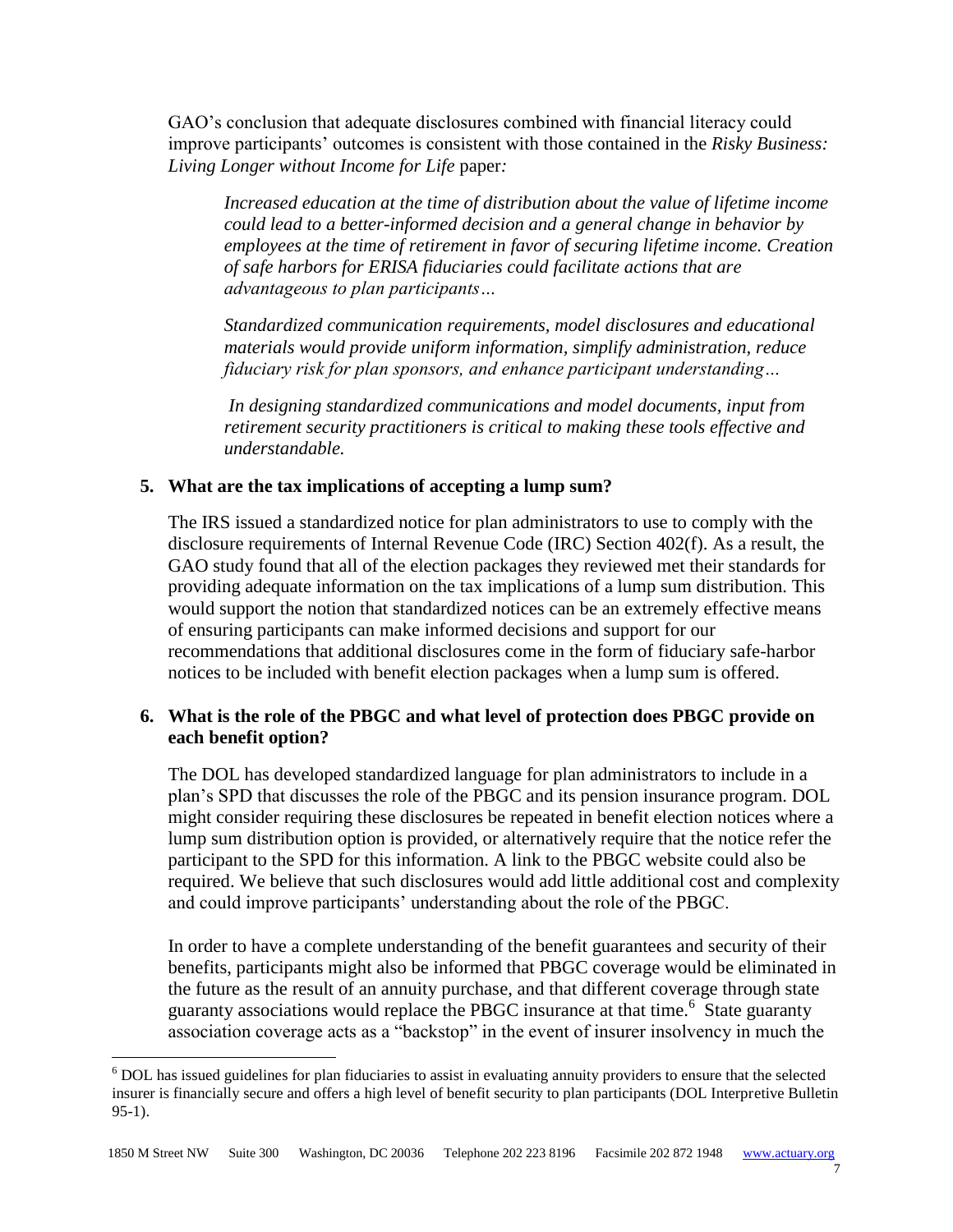same way that the PBGC provides insurance against plan sponsor insolvency, however the coverage works differently than the PBGC benefit guarantees. Generally a notice of PBGC cessation of coverage is currently provided only at the time a plan sponsor decides to purchase a group annuity buy-out contract. However, participants might wish to consider the potential substitution in coverage when determining whether to accept or reject a lump sum offer. DOL has previously issued guidelines for plan fiduciaries to assist in evaluating annuity providers to help ensure that the selected insurer is financially secure and offers a high level of benefit security to plan participants through DOL Interpretive Bulletin 95-1. Participants could also benefit from knowing that plan fiduciaries are bound to follow these guidelines and select the "safest available annuity provider," to alleviate concerns that their benefit will not remain secure should the plan sponsor decide to subsequently settle their monthly pension benefit through an annuity contract.

#### **7. What are the instructions for either accepting or rejecting the lump sum?**

The 2015 GAO report noted that all of the information packages reviewed provided clear instruction on how to make an election to accept or reject a lump sum. We see no need for any further regulatory requirements on model notices in this area.

#### **8. Who can be contacted for more information or assistance?**

The 2015 GAO report similarly noted that all of the information packages reviewed provided instructions on who to contact for additional information regarding the lump sum offering, and we conclude that this is also an area where no further regulatory requirements are specifically needed. However, as discussed previously, if DOL or other agencies develop consumer information materials that can be used by plan fiduciaries to support the communication process, those materials could either be provided in the information package, or fiduciaries could direct plan participants to a website or other means of accessing the information. DOL should consider whether this additional information should be included on a voluntary or mandatory basis within participant communications.

#### **Recommendations**

In exploring the overarching question as to what useful information participants need to make an informed decision, the ERISA Advisory Council has asked how those testifying suggest getting this information to participants. The American Academy of Actuaries offers the following recommendations for consideration, as noted previously in this testimony:

- Develop consumer information materials to be made available on the DOL website to provide objective information to participants being offered a lump sum distribution, either through a pension risk transfer transaction (i.e., lump sum window) or in the course of regular plan administration. Suggested materials include:
	- o How lump sum calculations work under PPA, including the effect of interest rates and mortality assumptions, and how the individual lump sum calculation (indirectly) takes into account the concept of "life expectancy";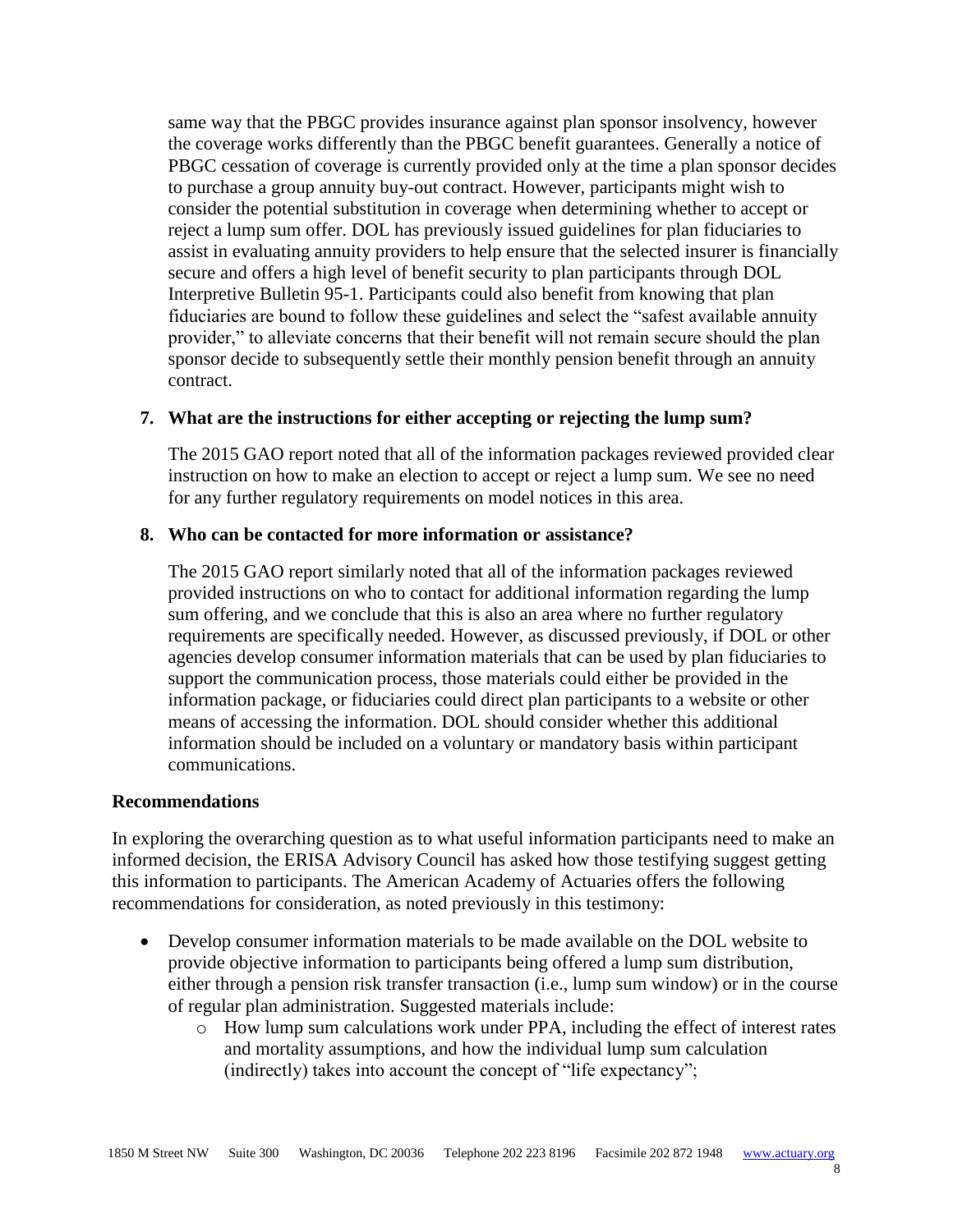- o Key factors in determining the cost of an individual retail annuity and how that compares to the assumption used to calculate lump sum options under a pension plan, as well as how to obtain an estimate of the individual annuity amounts that could be purchased from the plan's lump sum proceeds;
- o A discussion of how individual circumstances can influence a participant's decision of whether to elect a lump sum distribution or retain access to an in-plan annuity (even if ultimately provided through a group annuity contract rather than directly from the plan);
- o Where to go to find trusted advice on managing assets and drawdown distributions from an advisor that is free from personal conflict<sup>7</sup>; and
- o Comparison of PBGC insurance coverage to that of the state guaranty association coverage that takes over upon the purchase of a group annuity buy-out contract by the plan, and the factors that fiduciaries must consider in selecting an insurer.
- Consider additional mandatory disclosures that might be prudent to assist plan participants in evaluating a lump sum offer. Potential additional disclosures include:
	- o A statement of the amount and annuity form of the accrued benefit payable at the plan's normal retirement date;
	- o A description of any additional plan benefits or subsidies that might be available presently or in the future that are not taken into account in determining the amount of the lump sum; and
	- o A summary of the "known unknowns" and individual circumstances that could influence a participant's decision of whether to accept or reject the lump sum offer, but only if it is supported by a fiduciary-protected safe harbor notice (similar to the IRC Section 402(f) "standard tax notice") issued by DOL or another appropriate regulatory agency (e.g., IRS or PBGC).
- Review the current relative value disclosure requirements to ensure they are adequately addressing the needs of today's plan participants, as recommended in the 2015 GAO report.

# **Closing**

The Pension Committee of the American Academy of Actuaries acknowledges that today's workers face a more pronounced emphasis than in several generations on individual responsibility and risk for managing their lifetime income needs as the result of both a general decline in defined benefit plan sponsorship and the more the prevalence of more recent risktransfer methods. When faced with a significant financial decision such as choosing between an up-front lump sum distribution or a guaranteed monthly pension check for a lifetime, plan participants should have access to sufficient information to ensure an informed decision is made and improve the likelihood that the participant makes a prudent decision given their individual circumstances. Plan fiduciaries assume a tremendous amount of responsibility for ensuring that participant communications appropriately convey information regarding the terms of the plan, the participant's benefit distribution options and other key factors such as taxation of benefits and benefit guarantees.

While requiring plain language explanations to be written in a manner intended to be understood by the average participant is an appropriate standard to apply to fiduciary communications, much

 $\overline{a}$ <sup>7</sup> See the discussion on page 33 of the 2015 GAO Report on "Finding Trusted Professional Advice."